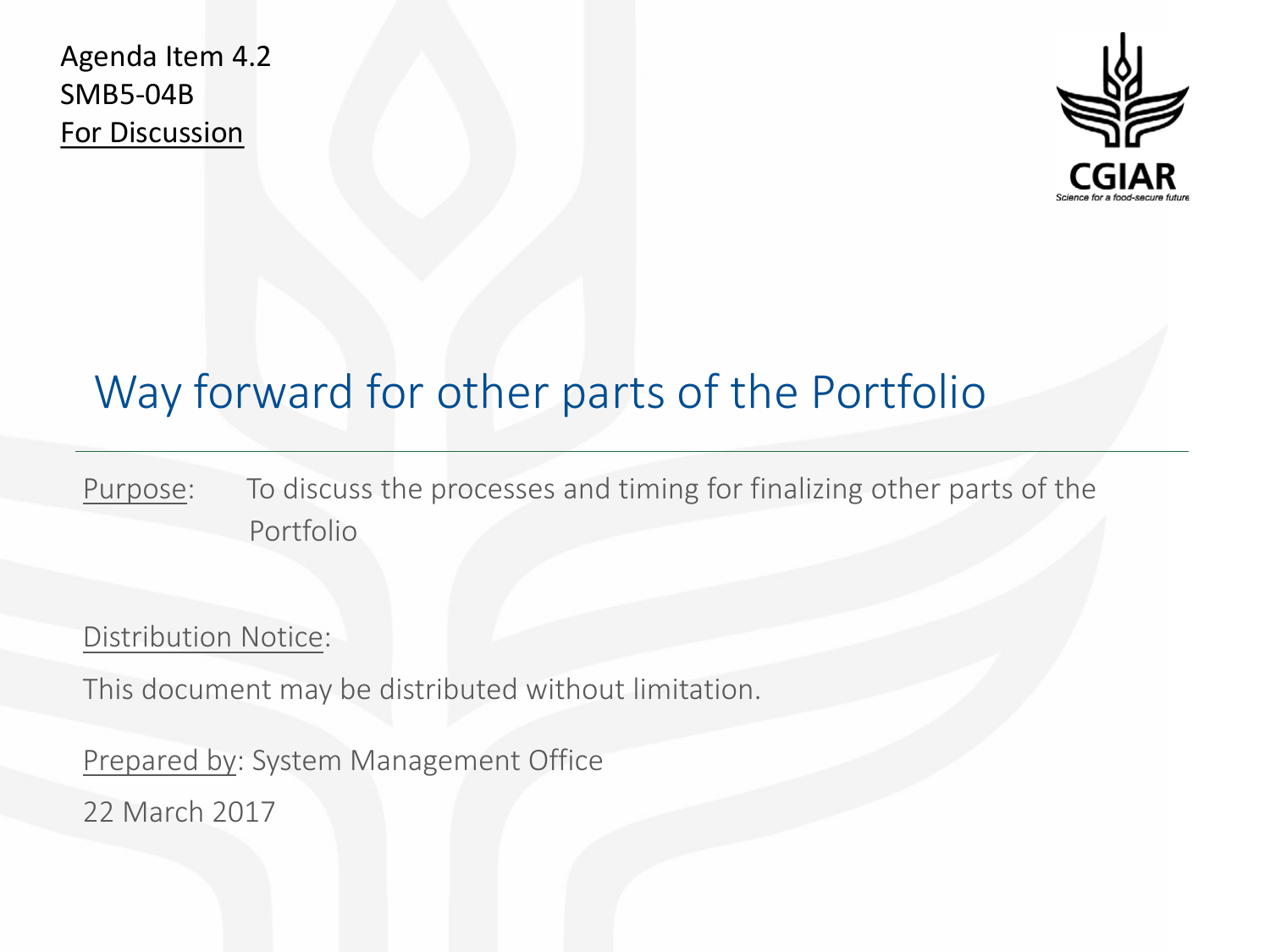#### **Contents**



- 1. Suggested actions for SMB5
- 2. Background
	- 2a. Recap 2016 System Council decisions
	- 2b. Rationale for September 2016 SC decisions
- 3. 8 March 2017 (via email) request for System Management Board input on proposed schedule for flagship programs:
	- 3a. Proposed schedule
	- 3b. Board input on proposed schedule
- 4. Possible steps for the way forward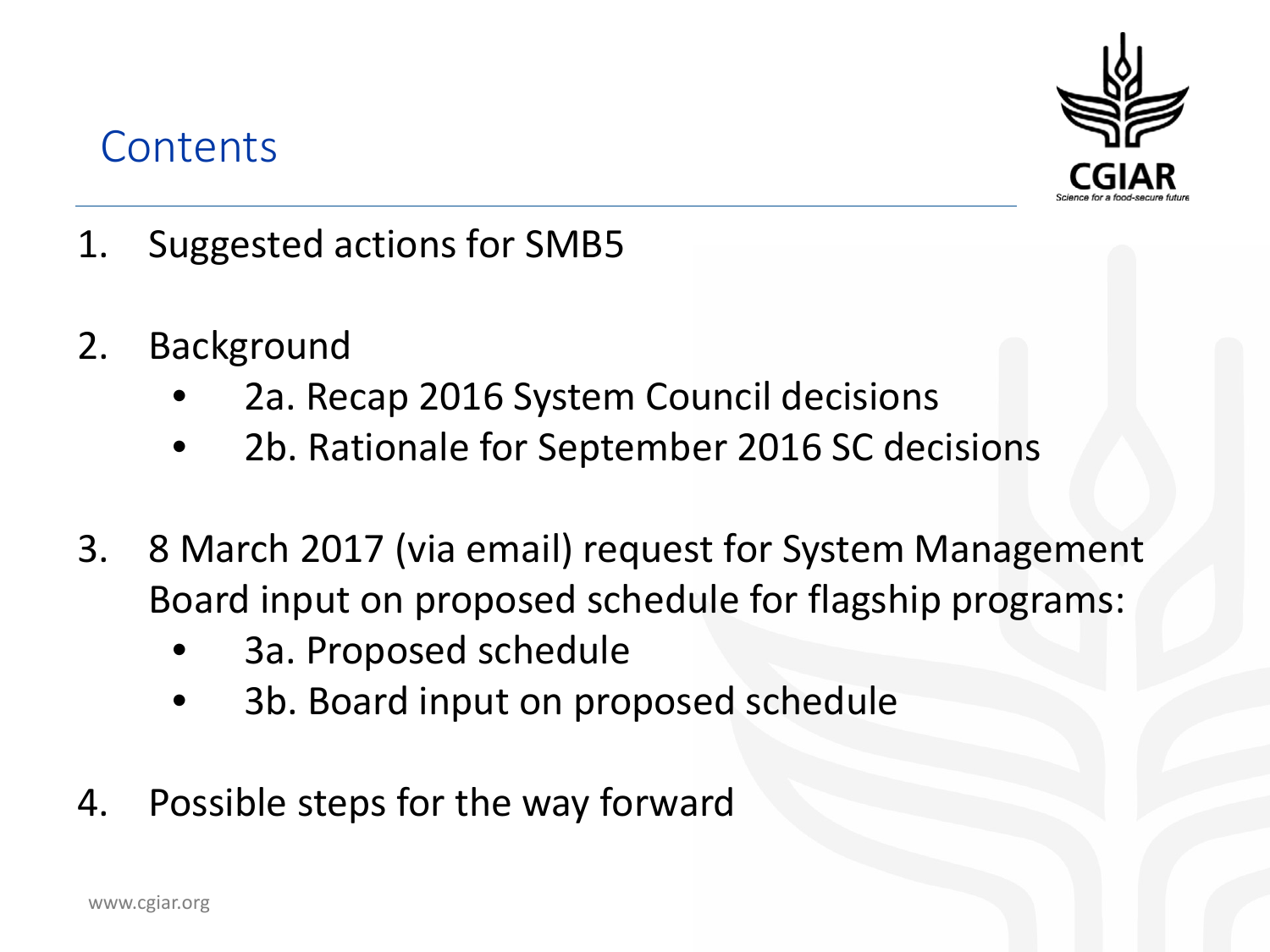1. To discuss the possible new steps for the way forward for flagships determined by the System Council not to be eligible for 2017 Window 1/Window 2 funding.

*The next steps outlined take into account input provided by Board members and observers to the proposed schedule in an email on 8 March 2017.*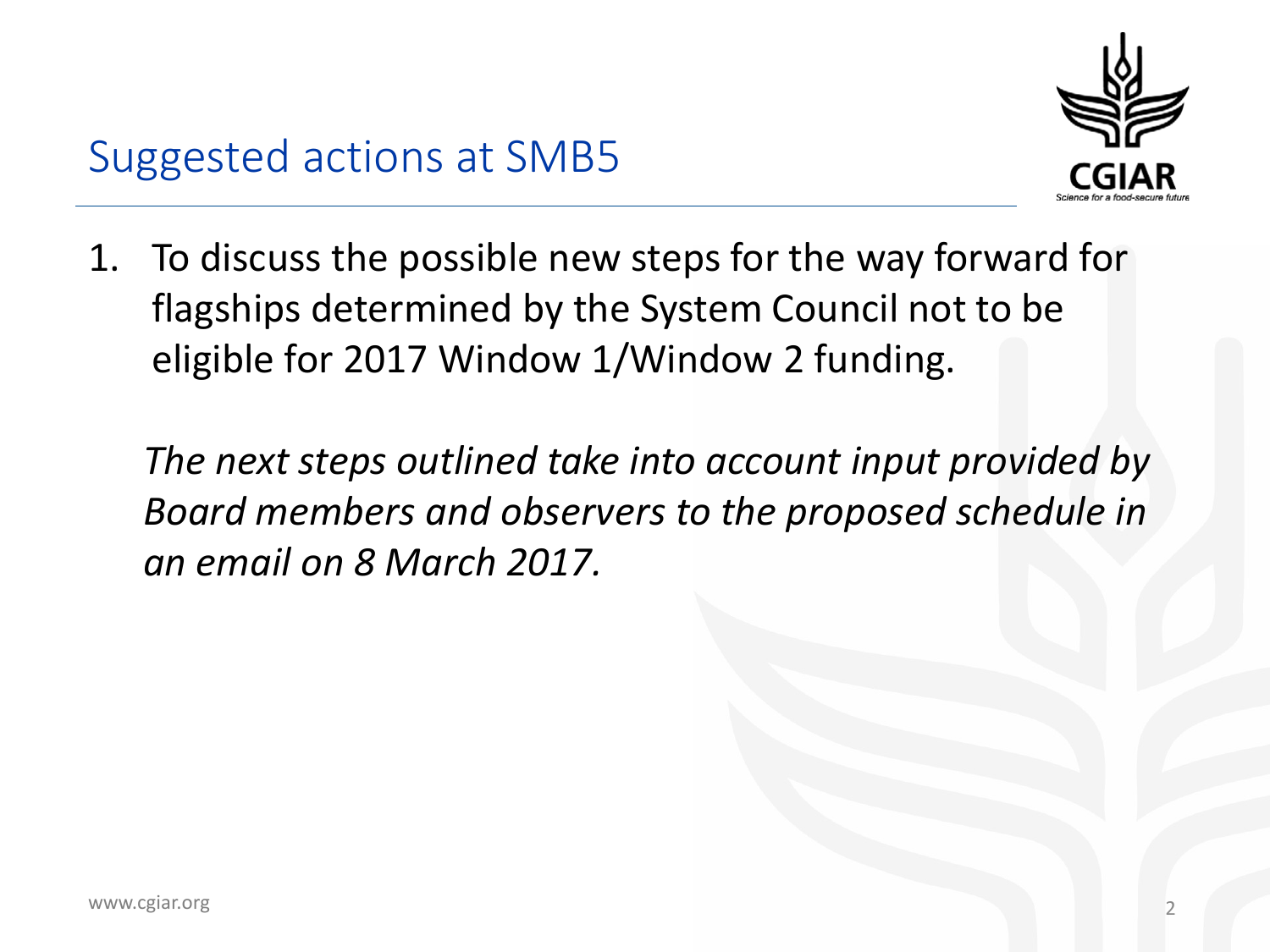

# 2a. Background: Recap SC 2016 decisions

**September 2016, SC2:** The System Council:

- Approved programmatic elements of 2017 2022 CGIAR Portfolio of 11 research program and 3 platform proposals
- <u>Preliminary 2017 funding decision<sup>1</sup></u> "not approve the allocation of Window 1 *and/or Window 2 CGIAR Trust Fund amounts for the 2017 implementation year to the following flagship projects … with the System Council reserving its right to approve or decline Window 1 and/or Window 2 funds in future years:*
	- o *Fish – Flagship 2;*
	- o *Forests, Trees and Agroforestry – Flagship 2;*
	- o *Livestock – Flagship 3 and Flagship 5*
	- o *Water, Land and Ecosystems – Flagship 5"*

**November 2016, SC3:** The System Council:

• Approved for the 2017 calendar year, the allocation of US\$ 191.1 million W1-2 funds ("2017 W1-2 Allocation Amount") for the approved 2017-2022 CGIAR Portfolio. Note decision point: SC/M3/DP2.

www.cgiar.org

<sup>3</sup> *¹Decision Point SC/M2/DP3, full text accessible here: [https://library.cgiar.org/handle/10947/4640.](https://library.cgiar.org/handle/10947/4640)*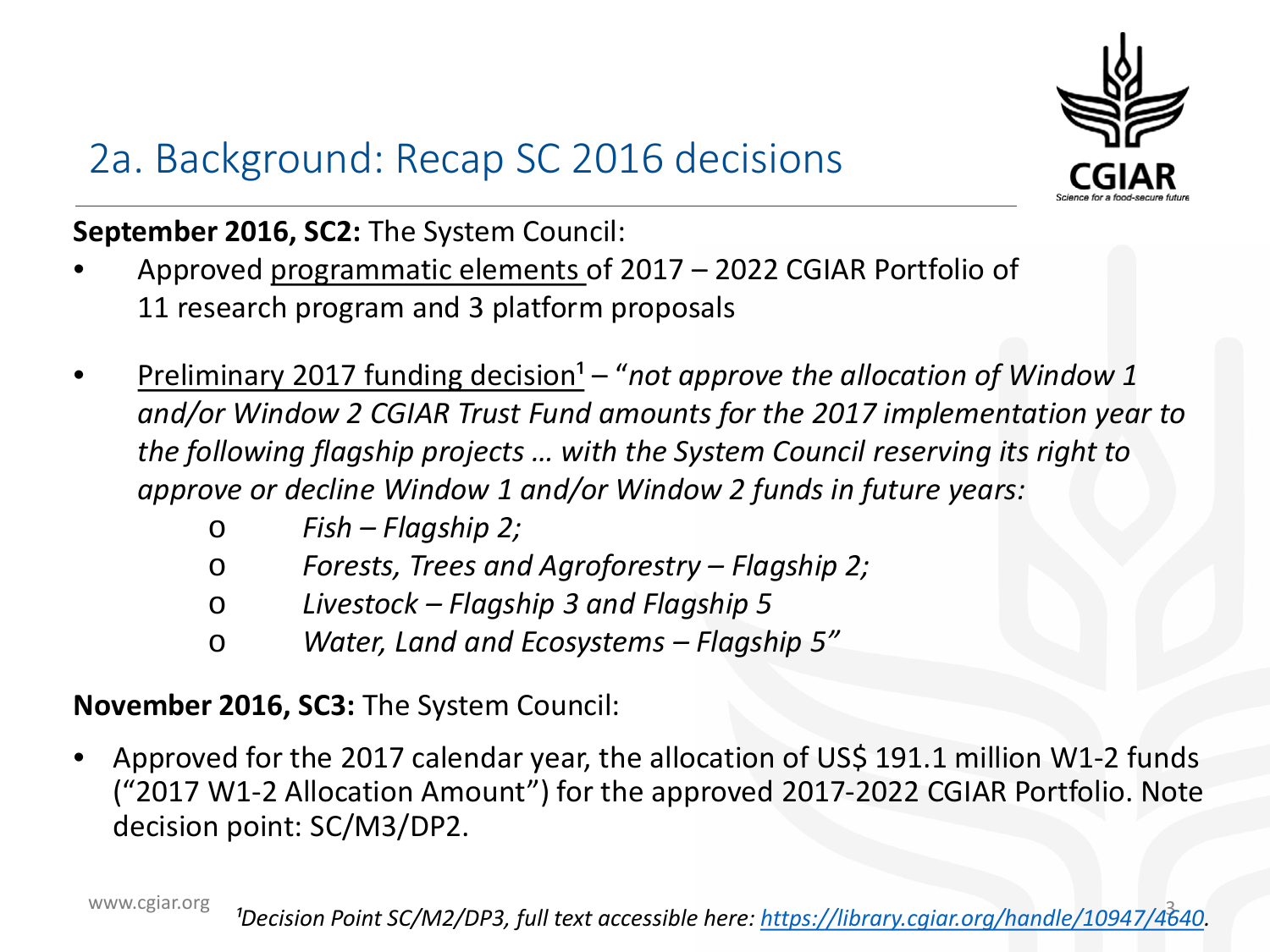

#### 2b. Background: Rationale for September 2016 decisions

As the Council discussed elements of the proposed portfolio, the following themes emerged as broad principles:

a. There is an overriding preference, whenever appropriate, for **flagships to be part of a designated CRP** because of the benefits coming from collaboration between all of the various activities, thus giving rise to a more coordinated picture of how research is being undertaken and outputs and outcomes are being delivered;

b. Without in any way questioning the quality of the science proposed, the ISPC's questions on the **overall 'fit' of two flagships in the holistic Portfolio** resonated with the Council. Specifically, the Council queried the proposed inclusion of Maize flagship 5 and Fish flagship 3, taking into account the criteria of coherence and comparative advantage, and based on both the ISPC assessment and the donor-led review coordinated by the FEWG;

c. Similarly, for another group of flagships (namely, Fish flagship 2; FTA flagship 2, Livestock flagships 2 and 5, and WLE flagship 5), there was a question on whether the respective proposals had **sufficiently articulated the compelling reason why the most valuable Window 1 and 2 resources should be directed to these flagships**.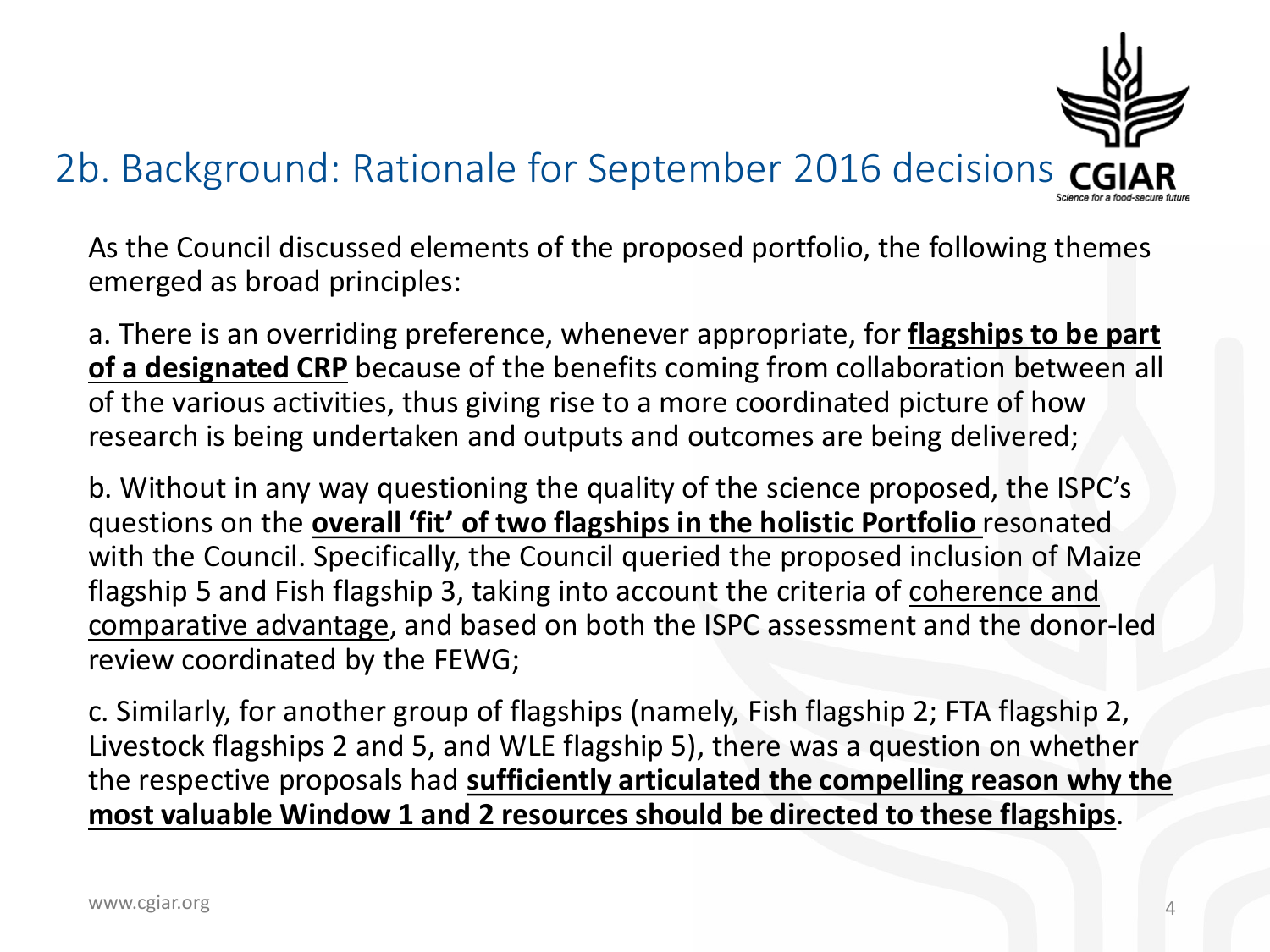

## 3a. The 8 March 2017 Proposed schedule

- When: On 8 March 2017, the Board was asked for input on a proposed schedule, noting the CRP Leaders' preference for a shorter timeframe in order to bring as many decisions forward in the year as possible.
- Rationale: The schedule, discussed with the ISPC, represents a timetable which allows for CRPs have a few months to become accustomed to the new CRP structure and funding level (and, in several cases, new CRPs leaders to take up leadership).

| Date Range                          | <b>Description</b>                                                         | Responsible party                                 |
|-------------------------------------|----------------------------------------------------------------------------|---------------------------------------------------|
| January-July 2017                   | CRPs accustoming themselves to new CRP working<br>Prepare revised proposal | CRP management                                    |
| 31 July 2017                        | Submission of revised CRPs/FPs<br>$\bullet$                                | CRP management                                    |
| August 2017                         | Peer review of revised CRP/FP proposals<br>$\bullet$                       | <b>ISPC</b>                                       |
| September 2017<br>(at ISPC meeting) | CRP Leaders or FP Leaders present updated FPs to ISPC                      | <b>CRPs</b><br>with FP Leaders<br>for ISPC review |
| October 2017                        | Written recommendations on FPs provided<br>٠                               | <b>ISPC</b>                                       |
| November 2017                       | Decision on funding for the whole portfolio 2018                           | <b>SC</b>                                         |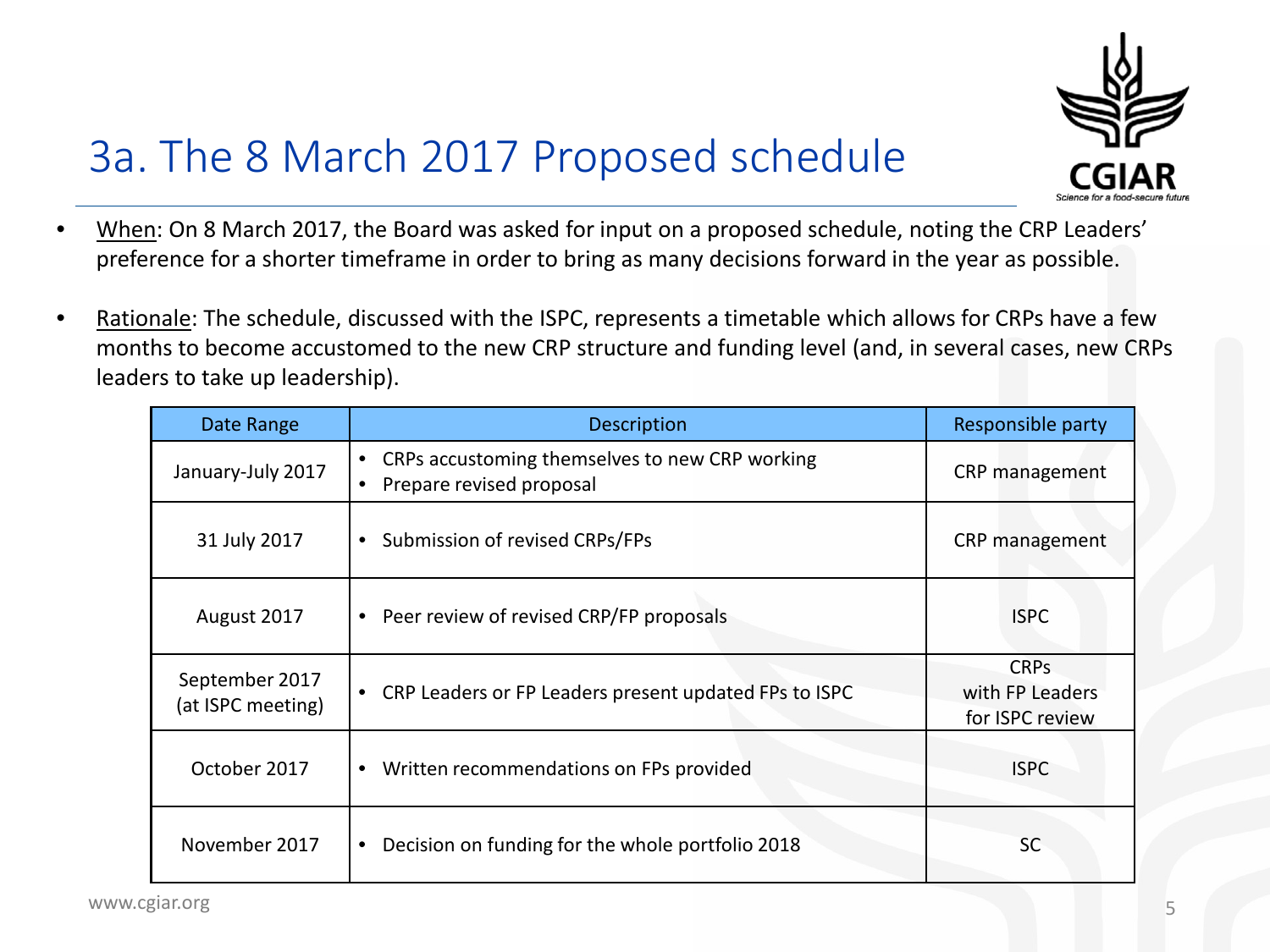

## 3b. Inputs from Board members and observers

| Input                                                                                                                                                                                                                                                                                                                                                                                                                                                                                                                                                                                                   | From                                              |
|---------------------------------------------------------------------------------------------------------------------------------------------------------------------------------------------------------------------------------------------------------------------------------------------------------------------------------------------------------------------------------------------------------------------------------------------------------------------------------------------------------------------------------------------------------------------------------------------------------|---------------------------------------------------|
| Preference for a sequenced approach, according to which the flagships could be resubmitted<br>earlier and reviewed more quickly, and the CRP full proposal would be developed and<br>submitted according to the proposed time line. Sequencing the two processes separately<br>would allow earlier notification to the CRPs that have flagships under discussion. This would<br>allow more lead time for them, including time to explore complementary external funding.                                                                                                                                | CRP reps:<br>Karen Brooks and<br>Victor Kommerell |
| I support Victor's comments that the decisions on the flagships should be made earlier than<br>the decision on the new "drylands" CRP; otherwise we risk a logjam at the end of the year,<br>and possible postponement of decisions into 2018. It should not be so difficult for the ISPC to<br>review the FP proposals, as they will have been improved based on the ISPC's comments from<br>2016. Whereas reviewing a fairly new "drylands" CRP will be quite time-consuming.                                                                                                                         | Ann Tutwiler                                      |
| I agree with the CRP Directors that the process for approving the 5 Flagships should be<br>completed early in 2017. The ISPC preferred schedule is much too late and runs the risk that<br>(a) flagships that do not get through the gate could be without funding for two years (b) the<br>lateness in the planning cycle does not allow enough time to consider W1/W2 implications or<br>for seeking alternative sources. The decision on this matter should also make clear what<br>should be re-submitted -the entire CRP or just the reworked Flagships, and related budget<br>and results tables? | Jimmy Smith                                       |